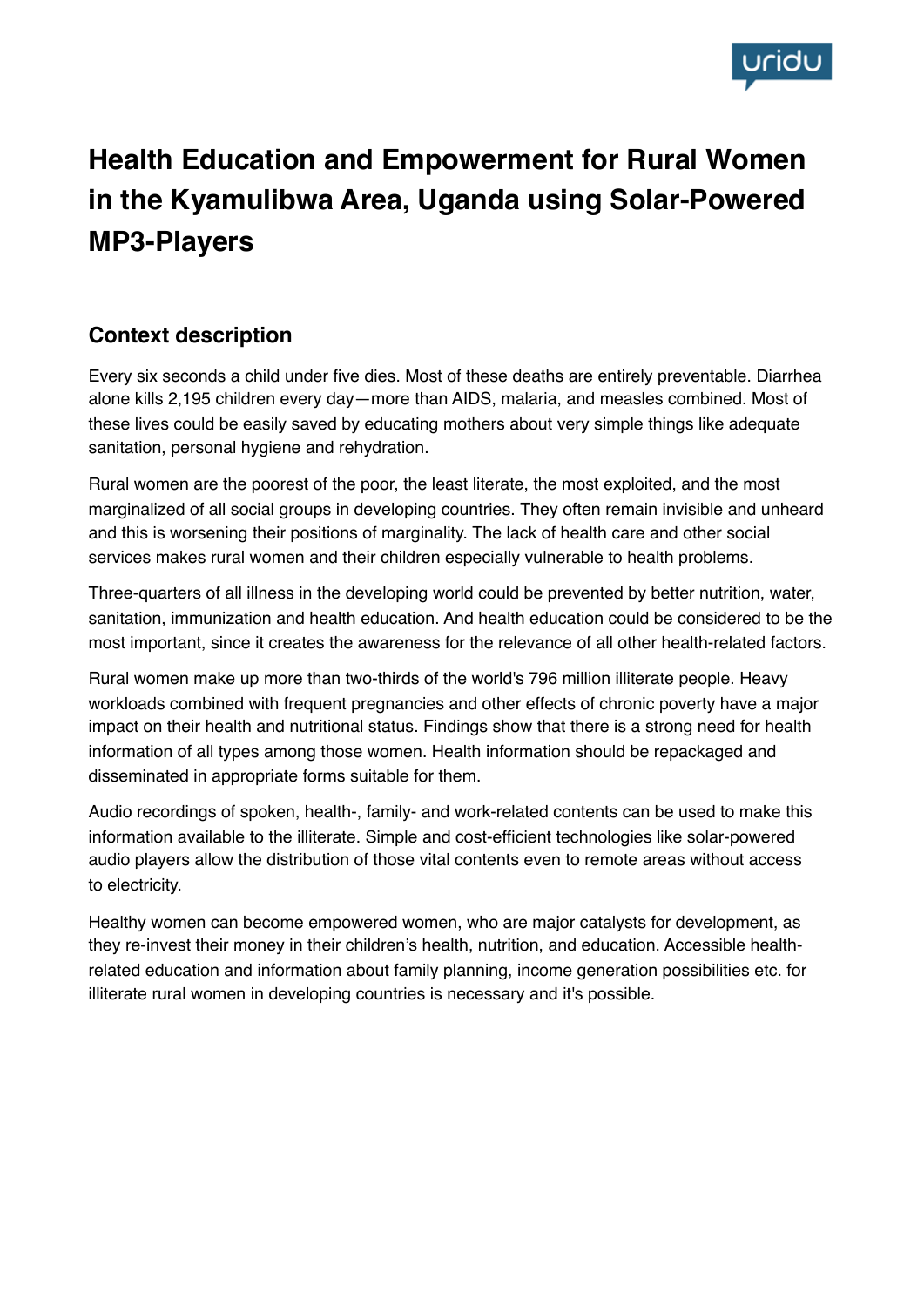# **Beneficiaries of the project**

10,000 rural women in remote areas in Kyamulibwa (Uganda) and its surroundings will benefit from this project. Kyamulibwa is located in the region of Central Region, approximately 64 miles away from Central Region's capital Kampala. The women we will address live in little villages in the outback. They have never attended schools, so they cannot read or write. And there is no electricity, so radio and TV cannot be used to disseminate information. These women lack even the most basic education about health, family planning, farming or other income generation possibilities.

The beneficiaries will be carefully selected based on their educational background, literacy and access to health information and life skills training. We will cooperate with a local NGO (Projekthilfe Uganda e. V.) to guarantee the best possible effective approach here.

## **Goals and Objectives of the project**

The objective of this project is to provide health education, economical knowledge and other life skills (empowerment) using solar-powered MP3 Players to be distributed to 10,000 illiterate rural women in Kyamulibwa, Kalungu district.

The MP3 Players are rugged and easy to use devices that have been developed by URIDU, a German NGO. The URIDU Player contains more than 400 relevant questions and answers about the following topics: Menstrual Hygiene, Pregnancy and Childbirth, Breastfeeding, Nutrition, Cleanliness, Sexually Transmitted Infections (STIs), HIV and AIDS, Substance Abuse, Growing Older, Disabilities, Infertility, Problems of the Urinary System, Cancer, Pneumonia and Tuberculosis, Malaria, Mental Health, Family Planning, Child Injury Prevention, Child Health, Advice for Girls, Violence against Women, Sexual Violence, Family Conflicts, Suicide Prevention, Safety at Work and Income Generation Possibilities.

The texts are recorded by a native speaker in Luganda, the mother tongue of the women.

The URIDU Player was conceived for small group listening - it therefore fosters discussion, exchange and (self-help) group building. It's a tool for change. The Player operates in harsh environments and its built-in solar panel makes it independent from the power grid. A special design makes it impossible to use the MP3 Players for any other purpose to avoid any misuse of the device.

Assuming an average group size of 8 - 12 women, a total of 1,000 solar-powered MP3 Players will have to be produced and distributed among the 10,000 beneficiaries. The main goal is to achieve health awareness and prevention, life skills and resilience, self-esteem and financial empowerment of every women addressed. A secondary goal is the establishment of women groups, which should act as support groups in order to foster the personal development of local women. The overall goal is an improvement of the living conditions for the beneficiaries and subsequently for their families and communities. The project is supposed to inspire women to embrace a positive change in their lives on several levels.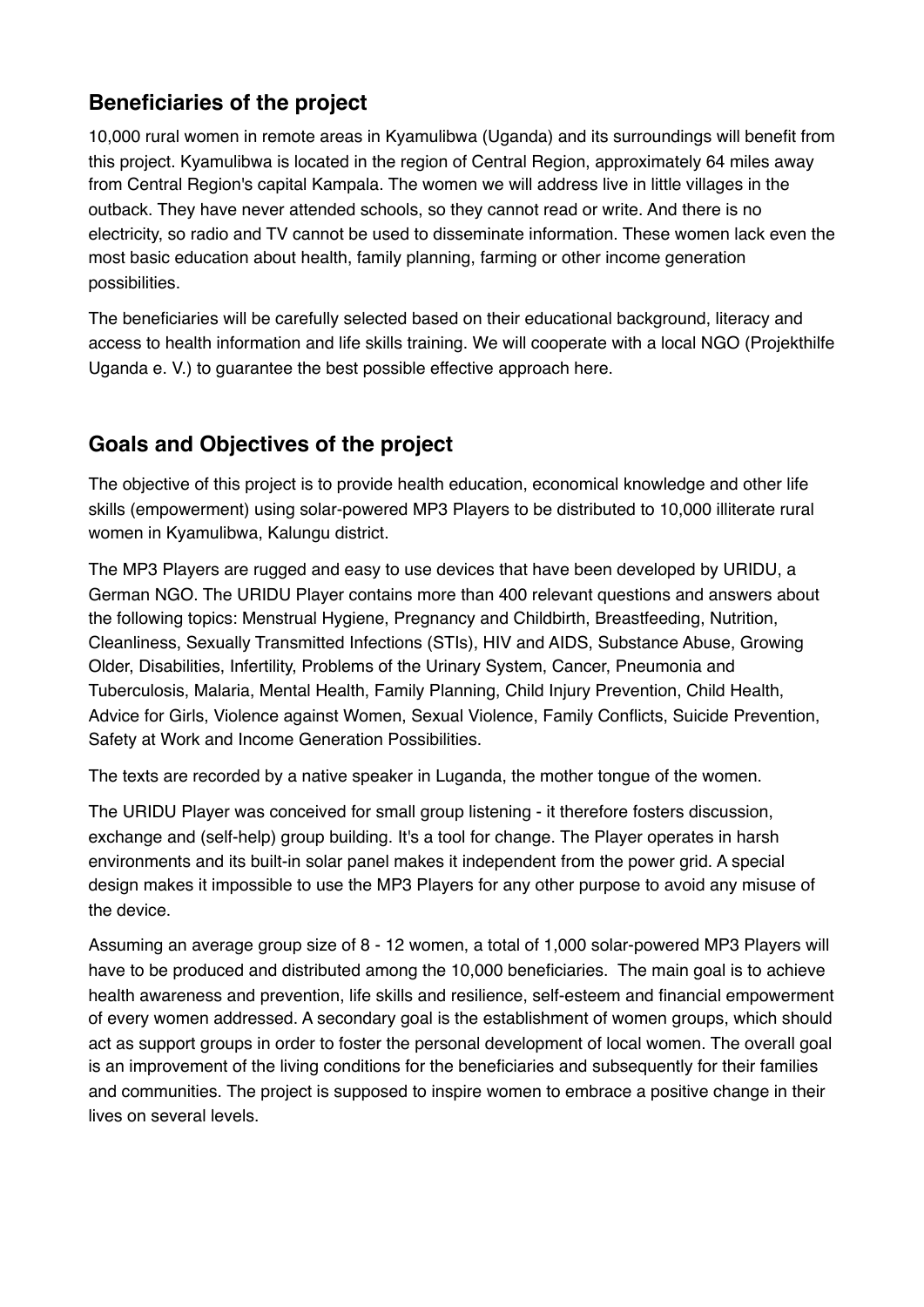# **Stakeholders of the project**

The project will be a cooperation between Projekthilfe Uganda e.V. and the NGO URIDU gGmbH.

**URIDU** will be responsible for the development, production and shipment of the MP3 Players. URIDU is a non-profit, non-partisan organization that empowers illiterate rural women in developing and emerging countries by providing vital knowledge that helps them change their living conditions. URIDU uses innovative technology to spread authoritative knowledge about health, nutrition, family planning, child care, work and more. URIDU has successfully introduced this approach in several African countries. More information about URIDU is available on www.uridu.org

Projekthilfe Uganda e.V. will arrange local distribution of the players including a basic introduction on the use of the players within groups. Therefore Projekthilfe Uganda e.V. will select groups of women in specific areas in Kyamulibwa and its surroundings. Projekthilfe Uganda e.V will also arrange follow-up meetings with the beneficiaries in order to evaluate project success and to discuss specific areas of interest with the women involved in the project.

### **Cost of the project**

Production and shipment of 1,000 solar-powered MP3-Players (including audio recording):

#### **10,000 US\$**

Funding of local distribution costs will be generated by Projekthilfe Uganda e.V.

### **The Solar-Powered MP3 Player**